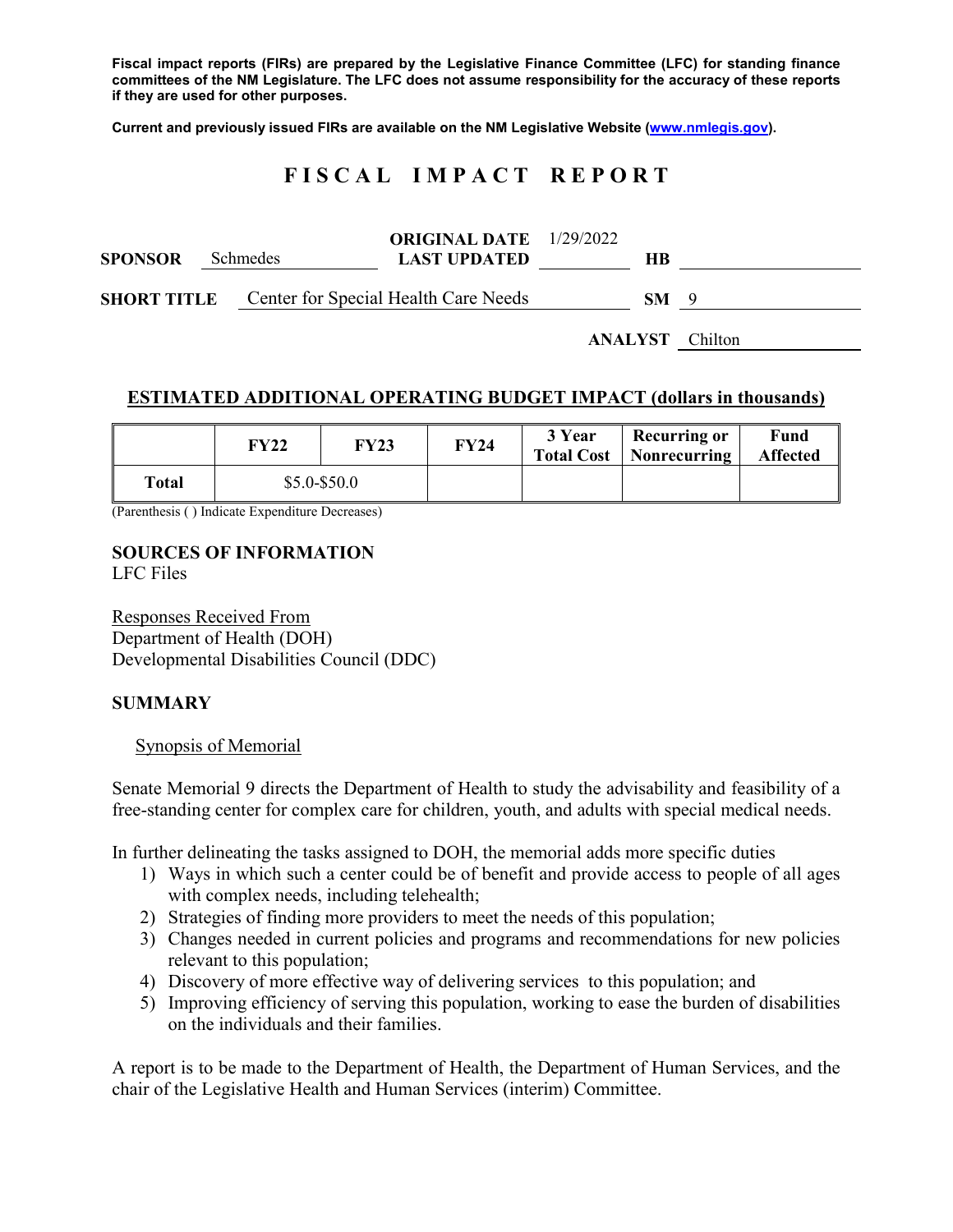#### **Senate Memorial 9 – Page 2**

## **FISCAL IMPLICATIONS**

There is no appropriation in Senate Memorial 9.

DOH notes a cost to that department as follows: "There will be some costs expected to be incurred as a feasibility study will take a certain level of expertise to conduct for instance a health economist might be best suited for this work. An estimate would be between \$5,000 and \$50,000."

It is uncertain whether the costs would be incurred during the remainder of FY22 or will be entirely in FY23.

### **SIGNIFICANT ISSUES**

The author cites the following in support of the aims of the memorial

- 1) CDC studies show less than adequate services for people with special health care needs in this state;
- 2) National data show just under 100,000 New Mexico children have special health care needs;
- 3) CDC data indicate that 28 percent of New Mexico adults, or 460,000, have functional limitation;
- 4) Services are limited for families of people with disabilities and for their health care providers;
- 5) There is currently no free-standing center such as the one proposed; and
- 6) Medically appropriate and coordinated care is important to the well-being of everyone, and especially those with complex medical needs.

The Centers for Disease Control and Prevention (CDC) estimates that one in six children in the US has one or more developmental disabilities or delays. In addition, CDC data regarding adults in New Mexico are available at [https://dhds.cdc.gov/SP?LocationId=35&CategoryId=DISEST&ShowFootnotes=true&showMod](https://dhds.cdc.gov/SP?LocationId=35&CategoryId=DISEST&ShowFootnotes=true&showMode=&IndicatorIds=STATTYPE,AGEIND,SEXIND,RACEIND,VETIND&pnl0=Chart,false,YR4,CAT1,BO1,,,,AGEADJPREV&pnl1=Chart,false,YR4,DISSTAT,,,,,PREV&pnl2=Chart,false,YR4,DISSTAT,,,,,AGEADJPREV&pnl3=Chart,false,YR4,DISSTAT,,,,,AGEADJPREV&pnl4=Chart,false,YR4,DISSTAT,,,,,AGEADJPREV) [e=&IndicatorIds=STATTYPE,AGEIND,SEXIND,RACEIND,VETIND&pnl0=Chart,false,YR4,](https://dhds.cdc.gov/SP?LocationId=35&CategoryId=DISEST&ShowFootnotes=true&showMode=&IndicatorIds=STATTYPE,AGEIND,SEXIND,RACEIND,VETIND&pnl0=Chart,false,YR4,CAT1,BO1,,,,AGEADJPREV&pnl1=Chart,false,YR4,DISSTAT,,,,,PREV&pnl2=Chart,false,YR4,DISSTAT,,,,,AGEADJPREV&pnl3=Chart,false,YR4,DISSTAT,,,,,AGEADJPREV&pnl4=Chart,false,YR4,DISSTAT,,,,,AGEADJPREV) [CAT1,BO1,,,,AGEADJPREV&pnl1=Chart,false,YR4,DISSTAT,,,,,PREV&pnl2=Chart,false,YR](https://dhds.cdc.gov/SP?LocationId=35&CategoryId=DISEST&ShowFootnotes=true&showMode=&IndicatorIds=STATTYPE,AGEIND,SEXIND,RACEIND,VETIND&pnl0=Chart,false,YR4,CAT1,BO1,,,,AGEADJPREV&pnl1=Chart,false,YR4,DISSTAT,,,,,PREV&pnl2=Chart,false,YR4,DISSTAT,,,,,AGEADJPREV&pnl3=Chart,false,YR4,DISSTAT,,,,,AGEADJPREV&pnl4=Chart,false,YR4,DISSTAT,,,,,AGEADJPREV) [4,DISSTAT,,,,,AGEADJPREV&pnl3=Chart,false,YR4,DISSTAT,,,,,AGEADJPREV&pnl4=Cha](https://dhds.cdc.gov/SP?LocationId=35&CategoryId=DISEST&ShowFootnotes=true&showMode=&IndicatorIds=STATTYPE,AGEIND,SEXIND,RACEIND,VETIND&pnl0=Chart,false,YR4,CAT1,BO1,,,,AGEADJPREV&pnl1=Chart,false,YR4,DISSTAT,,,,,PREV&pnl2=Chart,false,YR4,DISSTAT,,,,,AGEADJPREV&pnl3=Chart,false,YR4,DISSTAT,,,,,AGEADJPREV&pnl4=Chart,false,YR4,DISSTAT,,,,,AGEADJPREV) [rt,false,YR4,DISSTAT,,,,,AGEADJPREV,](https://dhds.cdc.gov/SP?LocationId=35&CategoryId=DISEST&ShowFootnotes=true&showMode=&IndicatorIds=STATTYPE,AGEIND,SEXIND,RACEIND,VETIND&pnl0=Chart,false,YR4,CAT1,BO1,,,,AGEADJPREV&pnl1=Chart,false,YR4,DISSTAT,,,,,PREV&pnl2=Chart,false,YR4,DISSTAT,,,,,AGEADJPREV&pnl3=Chart,false,YR4,DISSTAT,,,,,AGEADJPREV&pnl4=Chart,false,YR4,DISSTAT,,,,,AGEADJPREV) and show that 27.8 percent of New Mexico adults have at least one form of disability  $-13.4$  percent have cognitive disability, 6.9 percent have hearing disability, 12.2 percent have difficulty with mobility, 4.7 percent have visual problems or blindness, 4.5 percent have problems with self-care, and 8.8 percent have problems living independently.

DOH notes that:

Parents and practitioners report difficulty in accessing pediatric specialty services. This difficulty is due to a serious shortage of pediatric specialists practicing in the state due to problems recruiting and retaining them, complex care management needs related to securing appointments and tests, trouble arranging transportation for children with specialized health needs, and limitations and barriers imposed by health systems or health